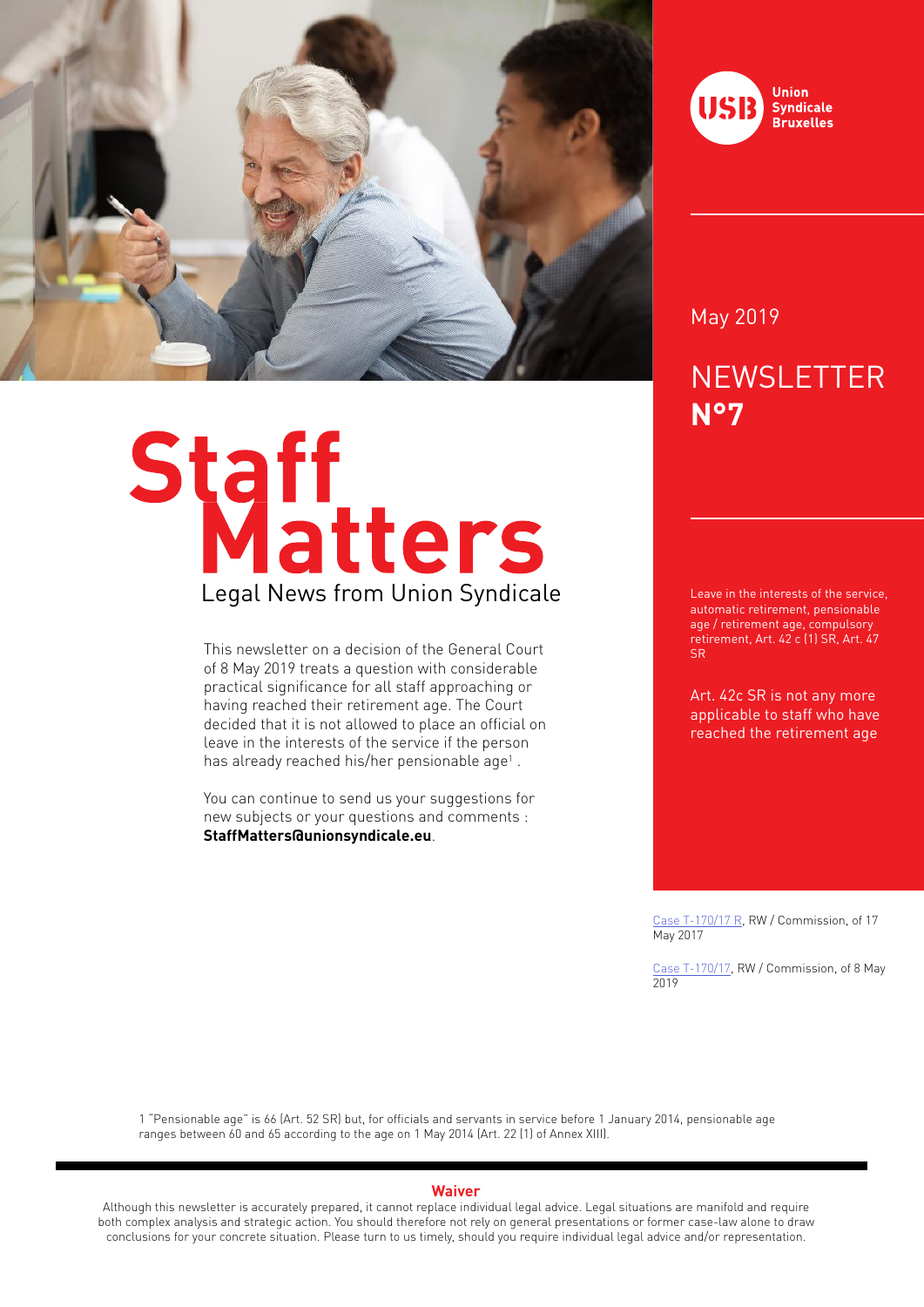# **Background**

Art. 42c (1) SR stipulates:

"At the earliest five years before the official's pensionable age, an official with at least ten years of service may be placed by decision of the appointing authority on leave in the interests of the service for organisational needs linked to the acquisition of new competences within the institutions."

The Article explains in more detail by which rules the leave in the interests of the service shall be governed and makes clear that such leave shall not constitute a disciplinary measure. It further reads: "The duration of the leave shall correspond in principle to the period until the official reaches pensionable age. However, in exceptional situations, the appointing authority may decide to put an end to the leave and reinstate the official. When the official placed on leave in the interests of the service reaches pensionable age, he shall automatically be retired."

Art. 47 SR describes how service shall be terminated: next to resignation, compulsory resignation, dismissal for incompetence, removal from post, retirement and death, it lists the **retirement in the interests of the service**.

In accordance with Art. 52 SR an official shall be retired either automatically on the last day of the month in which he reaches the age of 66, or at his own request on the last day of the month in respect of which the request was submitted where he has reached pensionable age.

# **Facts and arguments:**

In March 2017, the appointing authority had placed the applicant on leave in the interests of the service. At the same time - with the argument that he had reached the pensionable age - he was compulsorily retired.

After rejection of his complaint against this decision. the applicant filed an action and also applied for interim measures upon which the President of the Court decided in May 2017 to stay the execution of the



Commission's decision against the applicant (Case T-170/17 R). Recently, with its judgment of 8 May 2019 (Case T-170/17), the Court annulled the Commission's decision.

### **On the admissibility**

The Commission argued that since the execution of the decision challenged had been suspended by an interim measure, the applicant had the possibility to effectively spend the maximum possible time in service, until the age of 65. He received the full remuneration as if he had not been retired earlier. Case-law stipulates that a legal interest of the applicant has to exist at the time of filing the action and that the applicant has to maintain a personal interest in the annulment of the decision against him. In the present case, the applicant had a persisting interest in a court decision because he needed certainty that the difference in amounts paid to him during the period of suspended execution of the retirement decision by way of interim measure of the Court was not going to be claimed back from him by the Commission afterwards. In that respect, the Court did not accept the assurance offered by the Commission not to claim back the difference in amounts, because - even with the assurance given - a source of uncertainty would remain that justifies a persisting legal interest of the applicant.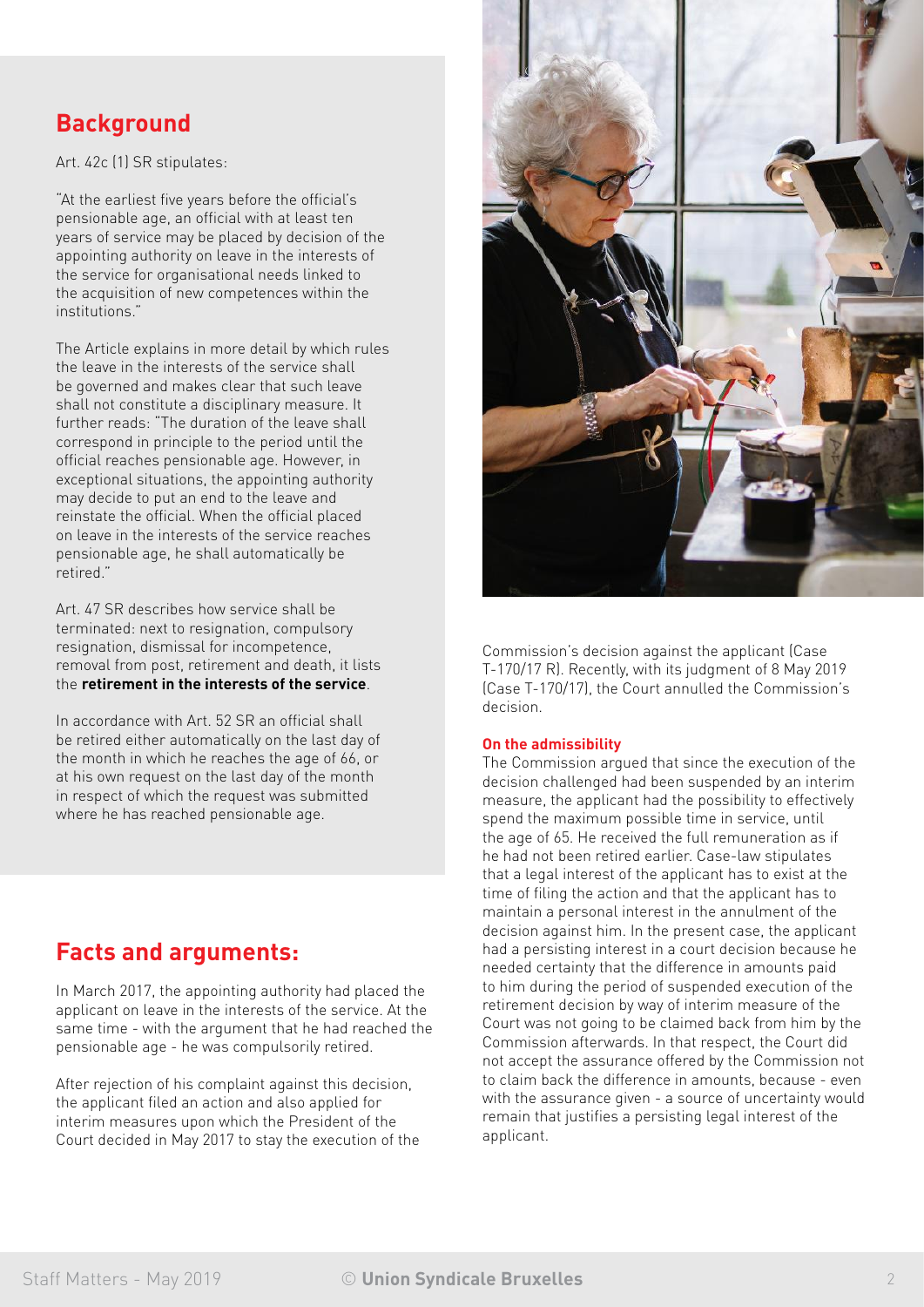### **On the substance**

The Court quashes the decision against the applicant on the grounds that **Art. 42c SR is not applicable to staff who have already reached the pensionable age**. In its reasoning, the Court interprets the clause by looking at its wording, context and purpose.

The Court welcomes the argument of the applicant that in view of the wording of Art. 42c SR the leave in the interests of the service **must have a certain duration**, because it says that the "duration of the leave shall correspond in principle to the period until the official reaches pensionable age", and also because an automatic retirement shall take place when the official who is on leave in the interests of the service reaches pensionable age.

The Court concluded that, if the leave in the interests of the service must have a certain duration, it follows that it is not possible in one single decision to place an official on leave in the interests of the service and at the same time to compulsorily retire him or her. The normative context confirms this because the Staff Regulations foresee certain administrative "positions" in which an official may be, but they do not foresee to place him/ her in a 'automatic retirement in the interest of service' against his/her will. Such a new method would go beyond the catalogue of different ways how service of staff shall be terminated, as defined in Art. 47 SR (see above).

In regard to the purpose of Art. 42c SR, the Commission argued that it would be paradoxical that - if the clause was meant to optimise the human resource management and to give flexibility to the administration - an official cannot be placed on leave in the interests of the service once he/she has reached the pensionable age. However, the Court decided otherwise and found that, in a hypothetical case of a simultaneous automatic retirement and leave in the interests of the service, the official would not benefit from an allowance foreseen during the leave period (decribed in Art. 42c SR), because the duration of the leave in that case would be zero. Secondly, the Court found that the possibility foreseen by Art. 42c SR to end the leave and to reintegrate the official into work would run idle as well.